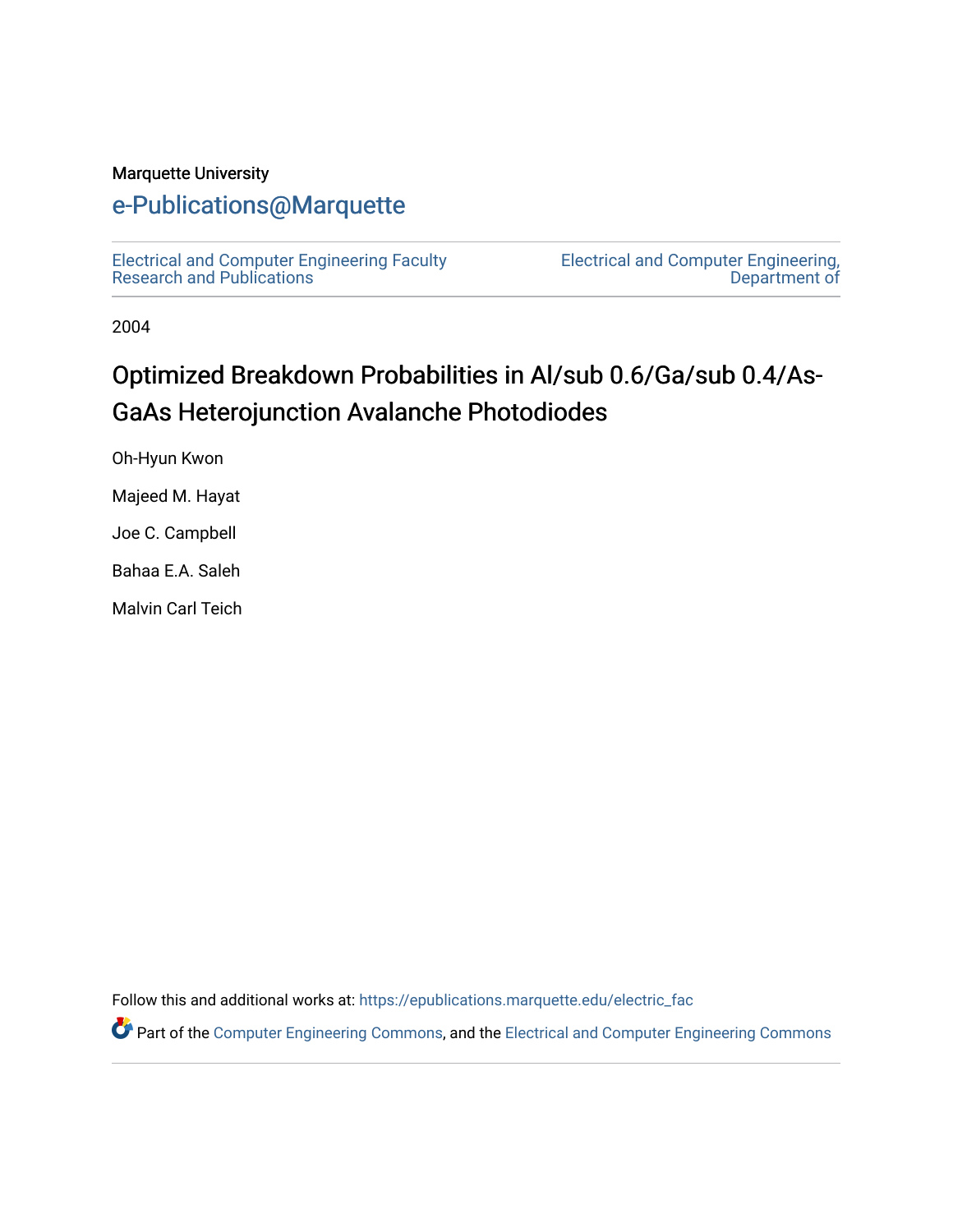**Marquette University**

## **e-Publications@Marquette**

## *Electrical and Computer Engineering Faculty Research and Publications/College of Engineering*

*This paper is NOT THE PUBLISHED VERSION;* **but the author's final, peer-reviewed manuscript.** The published version may be accessed by following the link in the citation below.

*IEEE Electron Device Letters*, Vol. 25, No. 9 (2004): 599-601. [DOI.](https://dx.doi.org/10.1109/LED.2004.834489) This article is © Institute of Electrical and Electronic Engineers (IEEE) and permission has been granted for this version to appear in [e-](http://epublications.marquette.edu/)[Publications@Marquette.](http://epublications.marquette.edu/) Institute of Electrical and Electronic Engineers (IEEE) does not grant permission for this article to be further copied/distributed or hosted elsewhere without the express permission from Institute of Electrical and Electronic Engineers (IEEE).

# Optimized Breakdown Probabilities in Al/sub 0.6/Ga/sub 0.4/As-GaAs Heterojunction Avalanche Photodiodes

Oh-Hyun Kwon Department of Electrical and Computer Engineering, The University of New Mexico, Albuquerque, NM Majeed M. Hayat Department of Electrical and Computer Engineering, The University of New Mexico, Albuquerque, NM Joe C. Campbell Department of Electrical and Computer Engineering, University of Texas, Austin, TX Bahaa E. A. Saleh Department of Electrical and Computer Engineering, Boston University, Boston, MA Malvin C. Teich Department of Electrical and Computer Engineering, Boston University, Boston, MA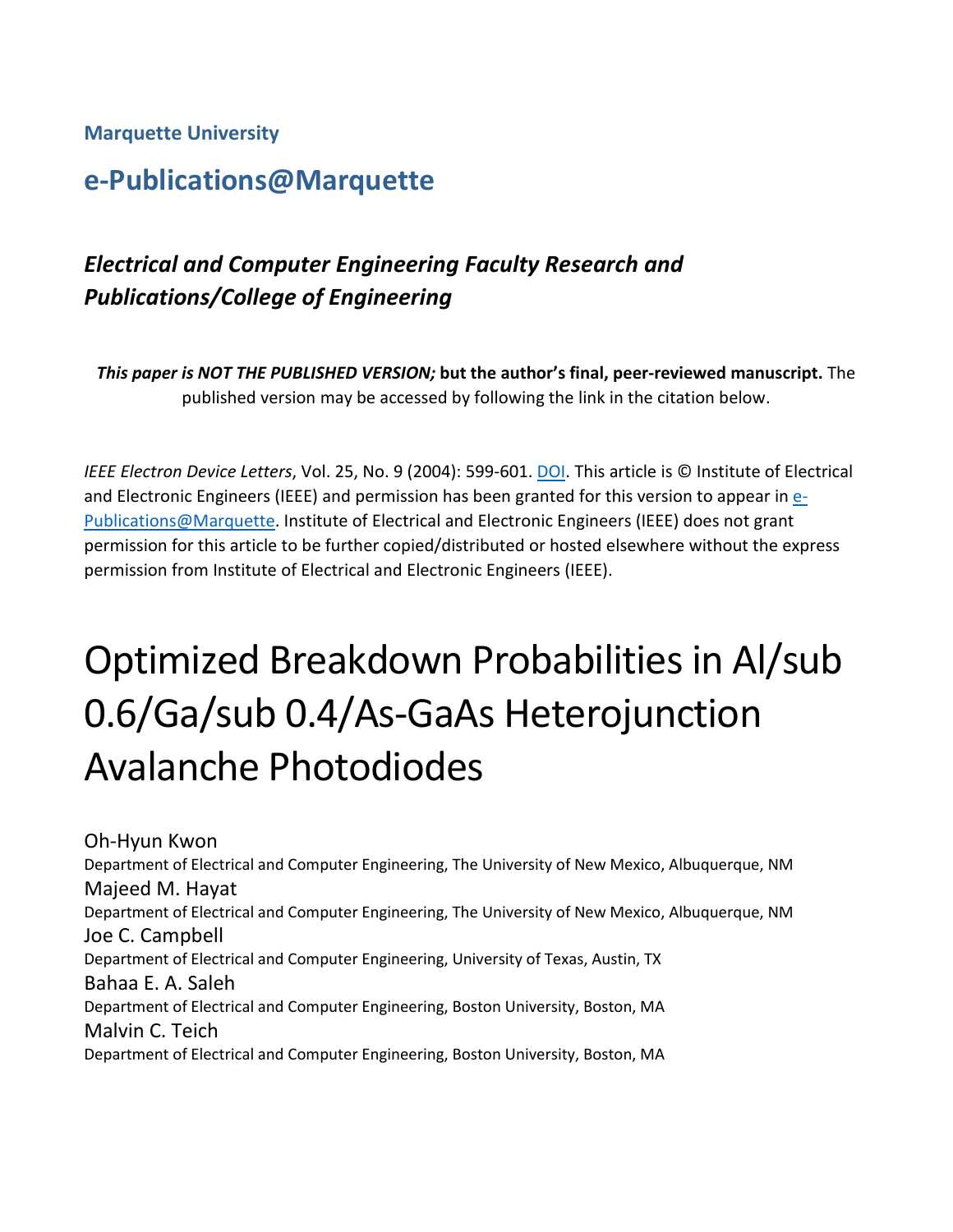### Abstract

Recently, it has been shown that the noise characteristics of heterojunction Al/sub 0.6/Ga/sub 0.4/As-GaAs avalanche photodiodes (APDs) can be optimized by proper selection of the width of the Al/sub 0.6/Ga/sub 0.4/As layer. Similar trends have also been shown theoretically for the bandwidth characteristics. The resulting noise reduction and potential bandwidth enhancement have been attributed to the fact that the high bandgap Al/sub 0.6/Ga/sub 0.4/As layer serves to energize the injected electrons, thereby minimizing their first dead space in the GaAs layer. We show theoretically that the same optimized structures yield optimal breakdownprobability characteristics when the APD is operated in Geiger mode. The steep breakdown-probability characteristics, as a function of the excess bias, of thick multiplication regions (e.g., in a 1000-nm GaAs homojunction) can be mimicked in much thinner optimized Al/sub 0.6/Ga/sub 0.4/As-GaAs APDs (e.g., in a 40 nm Al/sub 0.6/Ga/sub 0.4/As and 200-nm GaAs structure) with the added advantage of having a reduced breakdown voltage (e.g., from 36.5 V to 13.7 V).

Avalanche PHOTODIODES (APDs), when operated in a Geiger mode as single-photon counters, often offer many advantages over photomultiplier tubes. These include higher quantum efficiency, smaller size, lower breakdown voltage, and insensitivity to magnetic fields [1]. In Geiger-mode operation, an APD is reverse-biased above avalanche breakdown so that each photo-excitation results in, with a certain field-dependent probability, an avalanche breakdown. This, in turn, yields a measurable electric current. Subsequently, the APD is quenched by an external circuit, readying it for the next incoming photon [2].

Generally, as the applied reverse-bias voltage is raised beyond a breakdown threshold, called the breakdown voltage (*V*BR), the probability of an infinite multiplication factor ascends from zero and gradually approaches unity as a function of the applied voltage [3]. The characteristics of the breakdown probability as a function of the beyond-breakdown excess reverse-bias voltage Δ*V*=*V*−*V*BR is the key indicator of how rapidly the transition from stable (finite gain) to saturated operation (infinite gain) occurs. Clearly, since the dark-current-generation rate increases with the field, it is most desirable to have the transition from stable to saturation occur with as little excess-bias voltage as possible.



**Fig. 1.** Breakdown probability of a 100-nm GaAs with (a) no  $Al_{0.6}$  Ga<sub>0.4</sub> As layer (solid), (b) a 10-nm  $Al_{0.6}$  Ga<sub>0.4</sub> As layer (dashed), (c) a 30-nm Al<sub>0.6</sub> Ga<sub>0.4</sub> As layer (dashed-dotted), and (d) a 50-nm Al<sub>0.6</sub> Ga<sub>0.4</sub> As layer (dotted). The parameters used in calculating the ionization coefficients and the threshold energies are taken from [15] for Al0.6  $Ga_{0.4}$  As and from [16] for GaAs. Thin curves represent the average breakdown probability caused by randomlydistributed dark carriers. The inset depicts the schematic of the structure. Note that this is a simplified schematic illustrating only multiplication region of a SAM APD.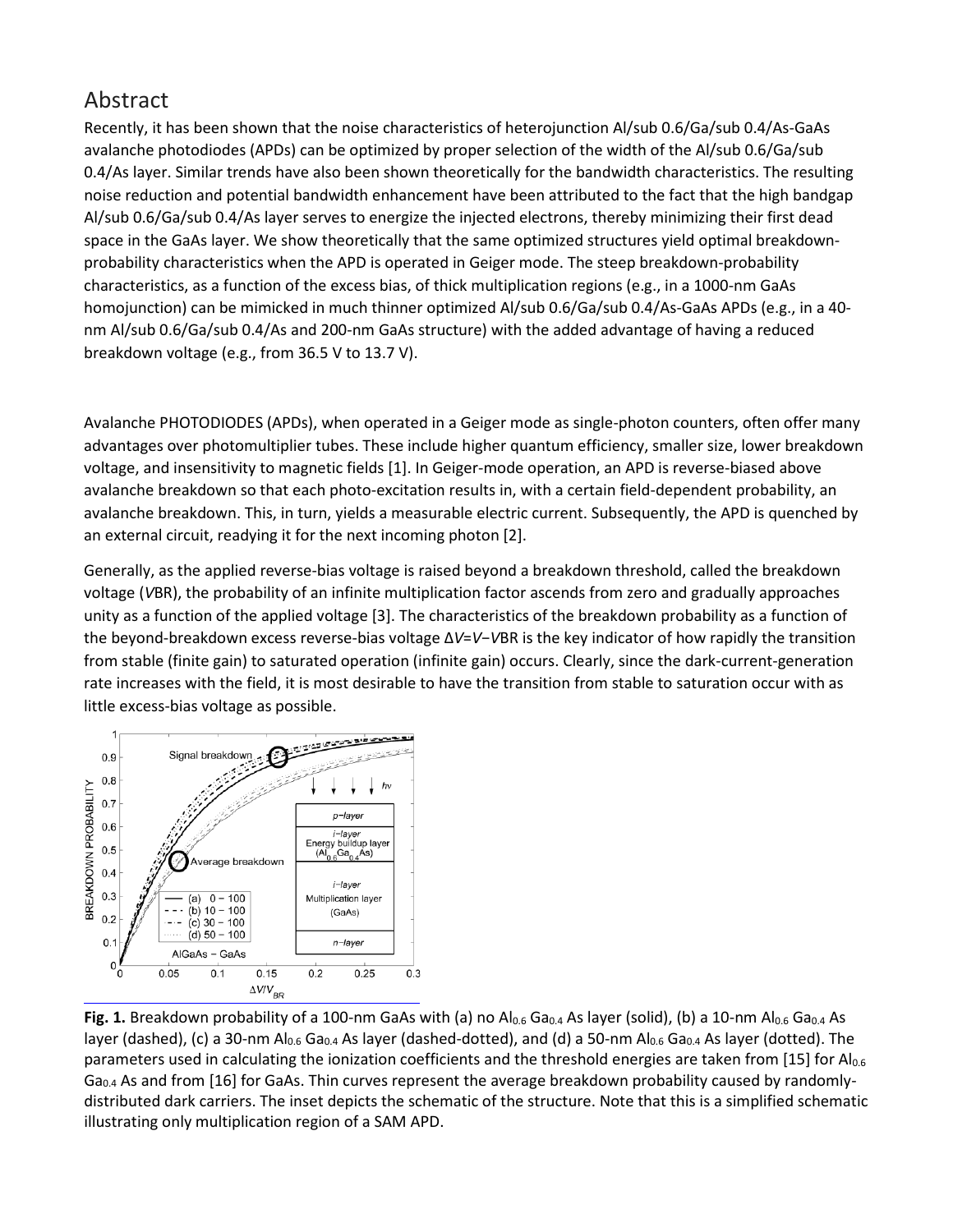Recently, analytical simulations have shown that certain optimized APDs with double-layered Al<sub>0.6</sub> Ga<sub>0.4</sub> As–GaAs heterojunction multiplication regions exhibit significantly reduced excess noise factors [4], [5] as well as enhanced gain-bandwidth products (GBP) [6]. The noise reduction and possible GBP enhancement are attributed to the combination of the initial-energy effect and the boundary effect [4]–[5][6], both of which are related to the spatial modulation of the carriers' dead spaces. The initial energy refers to the finite energy that injected carriers may possess before entering the multiplication region. Such an energized carrier exhibits a strong tendency to cause an initial ionization event near the edge of the multiplication region, as the initial energy tends to minimize the first dead space. The boundary effect refers to scenarios in heterojunction twolayer multiplication regions for which carriers crossing the layers' boundary experience a sudden drop in the ionization threshold energy. Certain carriers that have not yet acquired sufficient energy to become capable of ionizing inside the high bandgap material (e.g., in  $Al_{0.6}$  Ga<sub>0.4</sub> As) may become capable of ionizing as soon as they enter the material with lower bandgap (e.g., GaAs). In effect, the high-bandgap material serves as an energybuildup layer, elevating the energy of injected carriers before they cross into the low bandgap layer, where the bulk of the ionizations take place. By carefully designing the width of the energy-buildup layer, the heterojunction APDs can exhibit significant reduction in the excess noise factor and enhanced GBP [5], [6]. Such noise reduction in AlGaAs–GaAs heterojunction APDs has already been observed experimentally and by Monte Carlo simulation [7], [8]. However, experimental verification of the GBP enhancement is not yet available.

We have previously shown analytically that the increase in the breakdown-probability becomes more steep, as a function of the excess-bias voltage, when the injected carriers possess an initial energy prior to entering the multiplication region [3]. In this letter, we show that a similar increased steepness occurs by using the Al<sub>0.6</sub> Ga<sub>0.4</sub> As–GaAs heterojunction multiplication-region structure reported in [5]. Moreover, the breakdown-probability characteristics of the heterojunction APDs can be optimized through the selective choice of the width of the Al0.6  $Ga_{0.4}$  As energy-buildup layer. We emphasize that the primary goal of this letter is to demonstrate the idea of enhancing and optimizing the breakdown-probability characteristics by means of utilizing heterojunction multiplication-region structures.



Fig. 2. Breakdown probability of 200-nm GaAs with (a) no Al<sub>0.6</sub> Ga<sub>0.4</sub> As layer (solid), (b) a 20-nm Al<sub>0.6</sub> Ga<sub>0.4</sub> As layer (dashed), (c) a 40-nm Al<sub>0.6</sub> Ga<sub>0.4</sub> As layer (dashed-dotted), (d) a 1000-nm homojunction GaAs (∘). Thin curves represent the average breakdown probability caused by randomly-distributed dark carriers.

To characterize the breakdown probability, we will use the recurrence technique developed by Hayat et al. [3], which generalized McIntyres history-dependent theory for the breakdown probability [9] to heterostructure APDs with the inclusion of any initial energy for injected carriers. We begin by demonstrating the validity of our model by comparing our predictions of the breakdown voltages for a series of 100- to 1600-nm homojunction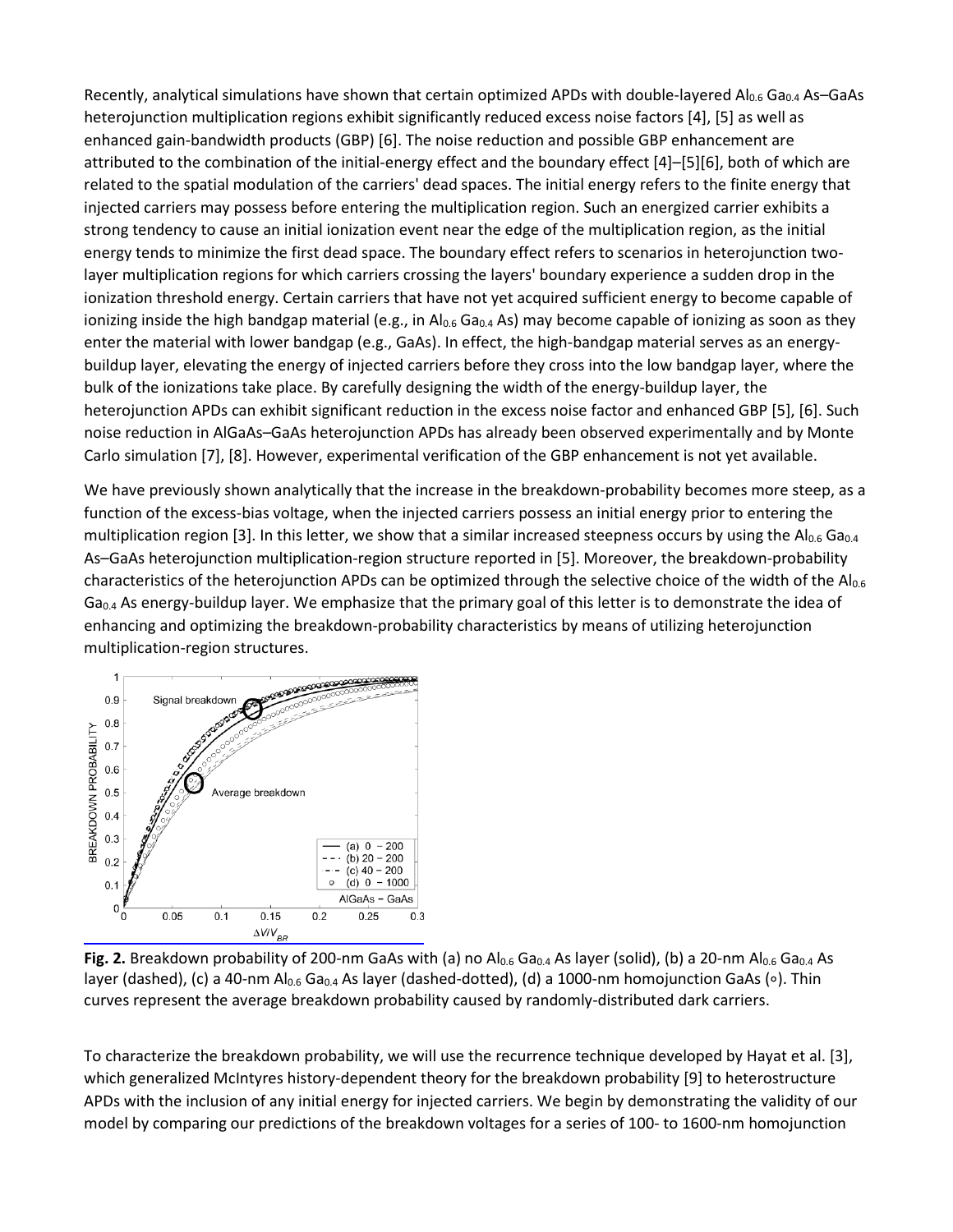GaAs APDs with the experimental measurements reported by Yuan et al. [10]. The predicted breakdown voltages for a 100-, 200-, 400-, and 1600-nm homojunction GaAs APDs are 7.08, 10.2, 16.1, and 46.7 V, respectively. The corresponding experimental values are 6.7, 9.8, 15.4, and 46.2 V, respectively. In all cases, our predictions are within approximately 5% of their measured counterparts.

Next, we predict the breakdown characteristics of double-layered  $Al_{0.6}$  Ga<sub>0.4</sub> As–GaAs heterojunction multiplication-layer APDs (shown by the inset in Fig. 1). In this letter, we will assume a separate-absorptionmultiplication (SAM) structure for which the absorption of incident photons takes place in a different intrinsic layer (not shown in Fig. 1). Figs. 1 and 2 show the breakdown probability curves as a function of the normalized excess voltage, ΔV/VBR. In Fig. 1, the width of the GaAs layer is fixed at 100 nm, while the width of the Al<sub>0.6</sub> Ga<sub>0.4</sub> As layer is varied. As shown in the figure, the steepness increases as the width of the  $Al_{0.6}$  Ga<sub>0.4</sub> As layer grows larger until it reaches 30 nm, which results in the maximum steepness. The steepness is reduced, however, as the  $Al_{0.6}$  Ga<sub>0.4</sub> As layer width is further increased beyond 30 nm. A similar phenomenon is observed for the fixed 200-nm GaAs APDs (Fig. 2) as the steepness increases until the  $Al_{0.6}$  Ga<sub>0.4</sub> As layer width reaches 40 nm. As described earlier, through bandgap engineering the combination of the initial energy and the heterojunctionboundary effects tends to bring the location of the first ionization of injected carriers closer to the boundary [4]– [5][6]. To see the extent of this effect on the breakdown-probability enhancement, consider the hypothetical ideal scenario in which the first ionization occurs precisely at the boundary, whereby the injected electron into the GaAs layer is instantly replaced by two electrons. Let *P*1 denote the breakdown probability resulting from one electron injected into a single GaAs layer, and let *P*2 denote the breakdown probability when two electrons are simultaneously activate the avalanche process. A simple calculation shows that *P*2≥1−(1−*P*1)2, which implies that  $P2>P1$ . (Note that the first inequality is an equality if the secondary ionizations in the Al<sub>0.6</sub> Ga<sub>0.4</sub> As layer are neglected). Indeed, Fig. 1 confirms that the breakdown probability curves for all heterostructures lie below *P*2. Clearly, since in the heterostrucures the first ionization occurs at a random (finite) distance from the  $Al_{0.6}$  Ga<sub>0.4</sub> As–GaAs boundary, according to an exponential probability density function, the *P*2 upper bound is not attained.



**Fig. 3.** Normalized excess voltage Δ*V*/*V*BR for achieving a breakdown probability of 0.9 as a function of the Al0.6 Ga<sub>0.4</sub> As layer width. The dashed curve with open circles (∘) represents the 100-nm GaAs APD and the dotted curve with closed circles (∙) represents the 200-nm GaAs APD.

As a means of quantifying the steepness characteristics, the normalized excess voltages (Δ*V*/*V*BR) are measured for the breakdown probability of 0.9, as depicted in Fig. 3. As shown in the figure, Δ*V*/*V*BR reaches its minimum at 30 nm in the 100-nm GaAs-layer case and at 40 nm for the 200-nm GaAs-layer case. The reductions in Δ*V*/*V*BR (compared to a homojunction GaAs APD) for the 100-nm GaAs-layer and 200-nm GaAs-layer cases are 19.1% and 14.4%, respectively. Interestingly, these optimum structure configurations (i.e., the 30-nm Al<sub>0.6</sub> Ga<sub>0.4</sub> As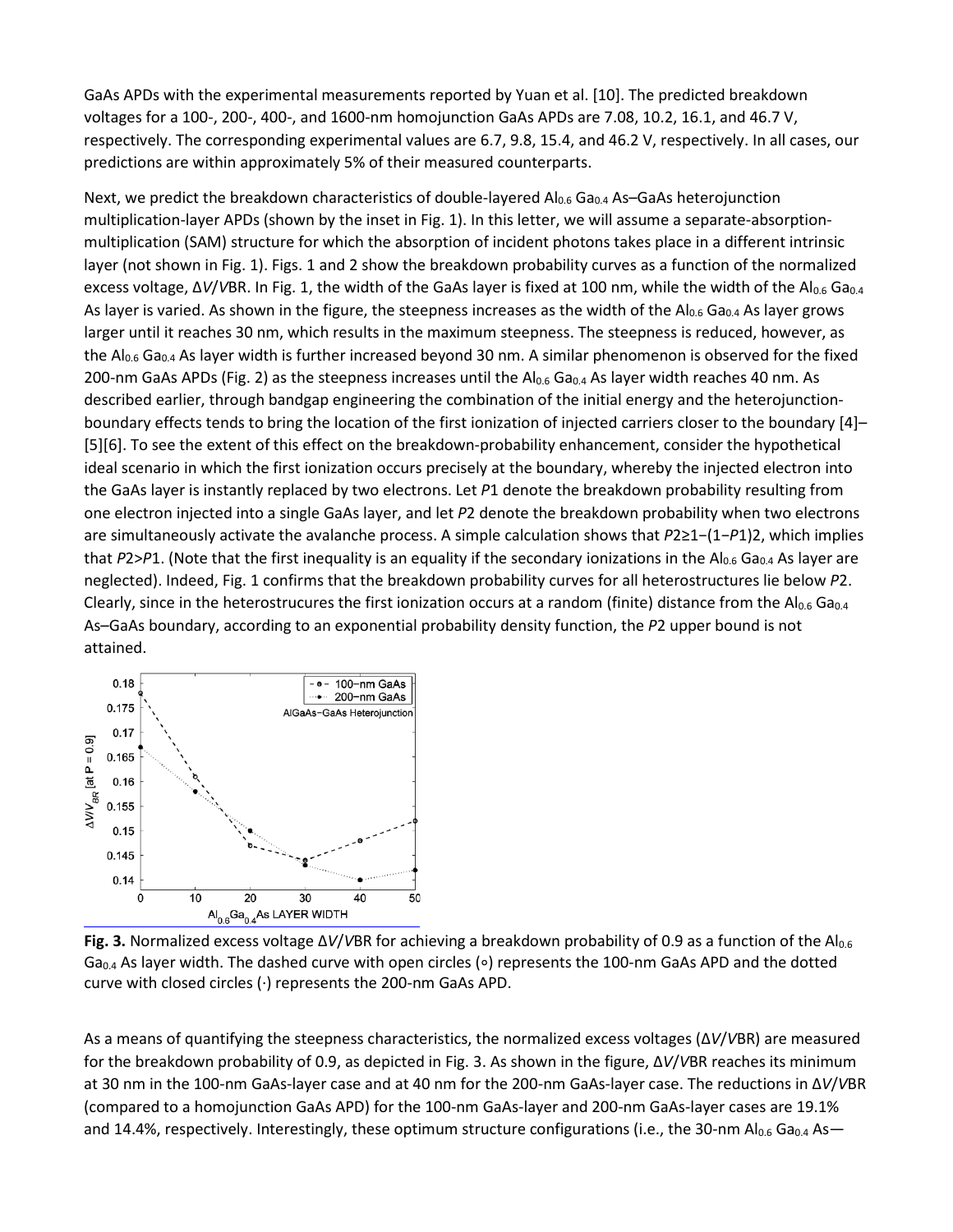100-nm GaAs and the 40-nm  $Al_{0.6}$  Ga<sub>0.4</sub> As -200-nm GaAs structures) coincide with the configurations that minimize the excess noise factor [5] and maximize the GBP [6].

It is known that as the width of multiplication region increases in a homojunction APD, the steepness of the breakdown probability curves becomes sharper [1], which indicates that the thick devices exhibits better detection efficiency. In contrast, as shown in Fig. 2, the optimized heterostructure APD with a 40-nm Al<sub>0.6</sub> Ga<sub>0.4</sub> As—200-nm GaAs two-layer multiplication region exhibits the steepness equivalent to a 1000-nm homojunction GaAs APD. Additionally, the optimized heterostructure admits a substantially lower operating voltage (from approximately 36.5 V for a 1000-nm homojunction to 13.7 V for the optimized heterojunction APD).

To evaluate the breakdown characteristics due to dark current generated in the high-field multiplication region, we calculated the average breakdown probability induced by thermally generated or trapped carriers inside the multiplication region. We assume that the dark electrons and holes are distributed randomly throughout the multiplication region (including the buildup layer). As shown in Fig. 1 (thin curves), the average breakdown probability of the optimized structure (i.e., 30-nm  $Al_{0.6}$  Ga<sub>0.4</sub> As  $-100$ -nm GaAs) is not maximized. Also, as shown in Fig. 2 (thin curves), the average breakdown probability of the optimized structure (i.e., 40-nm Al<sub>0.6</sub> Ga<sub>0.4</sub> As-200-nm GaAs) is much less than a 1000-nm homojunction GaAs APD. Thus, we may argue that the optimized structures improve the signal breakdown probability while suppressing the average breakdown probability. This result is a consequence of the dependence of the breakdown probability on the position of the parent carrier (these probabilities can be calculated using the recurrence relation described in [3]. It must be noted, however, that the probability of hole trapping may increase in a heterojunction multiplication region. This can aggravate the after-pulsing phenomenon encountered in gated photon counting.

In summary, we have theoretically shown that the desirable breakdown-probability characteristics of a thick multiplication region homojunction GaAs APD can be mimicked in an optimized and much thinner heterojunction multiplication region with the added advantage of reduced breakdown voltage. We emphasize that we have not assumed any ionization-enhancement effects resulting of the band-edge discontinuity at the hetero-interface. (A number of recent Monte Carlo studies on Al<sub>0.6</sub> Ga<sub>0.4</sub> As-GaAs multilayers predict no such ionization enhancement [11]–[12][13][14].) Interestingly, the same optimized structures that yield the best breakdown-probability characteristics give the least predicted excess noise factor and maximum GBP when operated in a linear mode.

#### References

- **1.** S. Wang, F. Ma, X. Li, G. Karve, X. Zheng, J. C. Campbell, "Analysis of breakdown probabilities in avalanche photodiodes using a history-dependent analytical model", *Appl. Phys. Lett.*, vol. 82, pp. 1971-1973, Mar. 2003.
- **2.** G. Karve, X. Zheng, X. Zhang, X. Li, N. Li, S. Wang, F. Ma, A. L. Holmes Jr., J. C. Campbell, G. S. Kinsey, J. C. Boisvert, T. D. Isshiki, R. Sudharsanan, D. S. Bethune, W. P. Risk, " Geiger mode operation of an In \\$\_{0.53}\\$ Ga \\$\_{0.47}\\$ As̵In \\$\_{0.52}\\$ Al \\$\_{0.48}\\$ As avalanche photodiode ", *IEEE J. Quantum Electron.*, vol. 39, pp. 1281-1286, Oct. 2003.
- **3.** M. M. Hayat, U. Sakoğlu (Sakoglu), O. Kwon, S. Wang, J. C. Campbell, B. E. A. Saleh, M. C. Teich, "Breakdown probabilities for thin heterostructure avalanche photodiodes", *IEEE J. Quantum Electron.*, vol. 39, pp. 179-185, Jan. 2003.
- **4.** M. M. Hayat, 0. Kwon, S. Wang, J. C. Campbell, B. E. A. Saleh, M. C. Teich, "Boundary effects on multiplication noise in thin heterostructure avalanche photodiodes: Theory and experiment", *IEEE Trans. Electron Devices*, vol. 49, pp. 2114-2123, Dec. 2002.
- **5.** O. Kwon, M. M. Hayat, S. Wang, J. C. Campbell, A. L. Holmes Jr., B. E. A. Saleh, M. C. Teich, " Optimal excessnoise reduction in thin heterojunction Al \\$\_{0.6}\\$ Ga \\$\_{0.4}\\$ AsGaAs avalanche photodiodes ", *IEEE J. Quantum Electron.*, vol. 39, pp. 1287-1296, Oct. 2003.